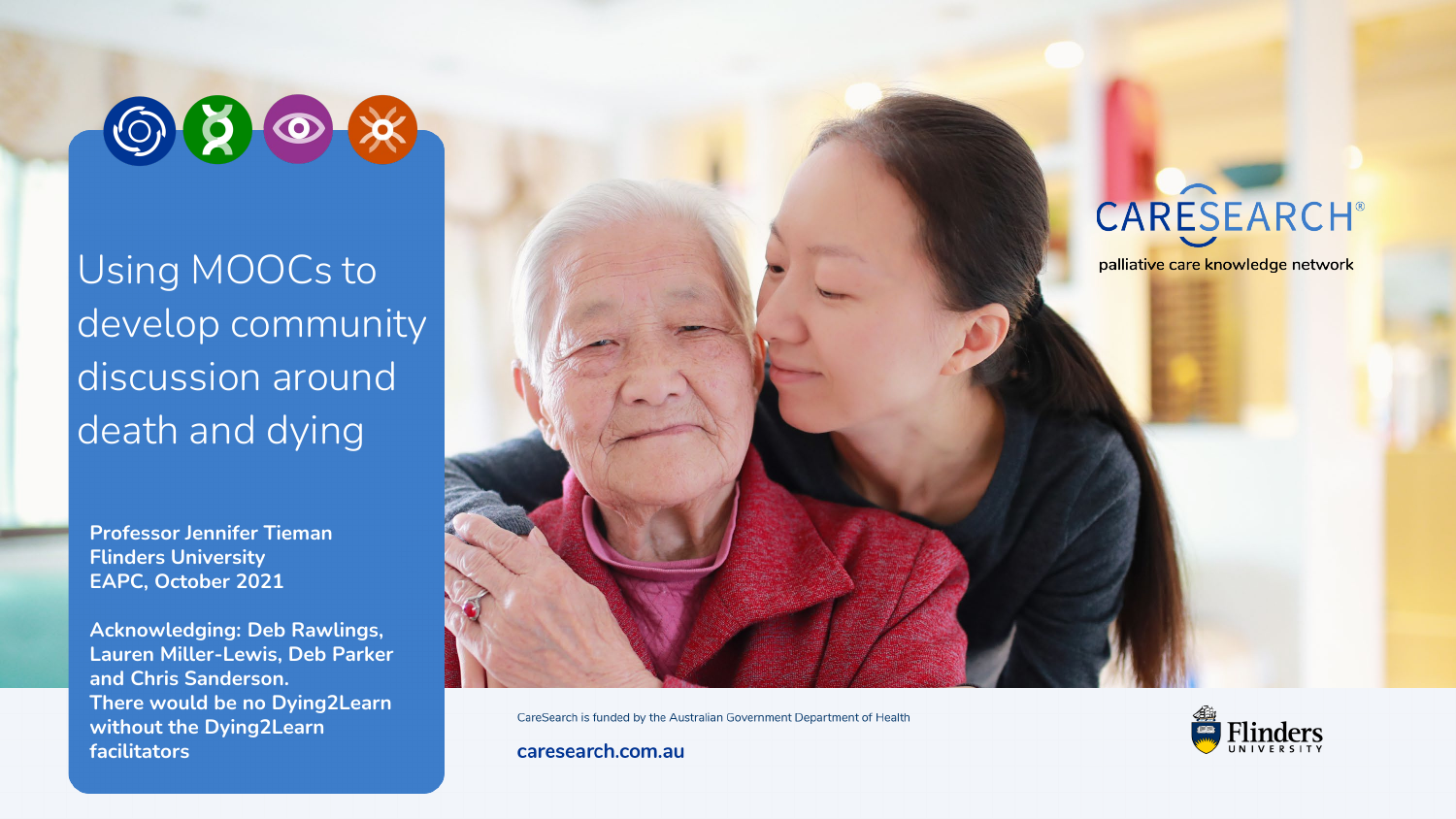Paradoxes about death and dying

- Death is universal but framed within personal and familial contexts and influenced by changing cultural and societal systems
- Death as a medical event but also as the natural conclusion to every life
- Living longer with greater access to information but still surprised by death
- Desire to die at home but many of us die in hospitals
- Included in CareSearch 2015-2017 funding proposal:

*Development of a MOOC on death, dying and palliative care in Australia to build community awareness of palliative care and death as a normal process*

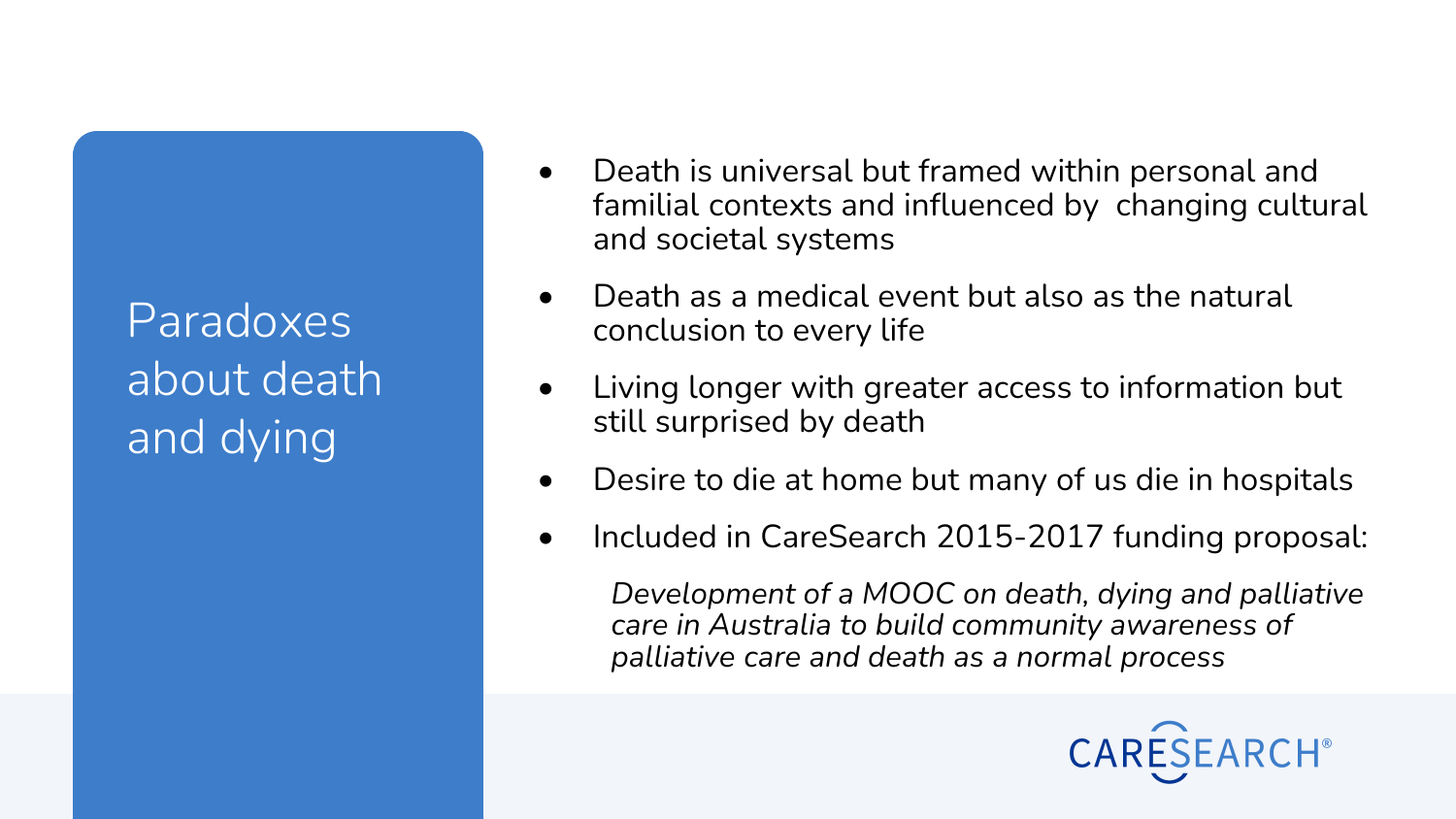Week 1: How we engage with death and dying

Week 2: Representations of Death and Dying

Week 3: If Death is the Problem... Is Medicine the Answer?

Week 4: Digital Dying

- MOOC = Massive Open Online Course
- Lens on death and dying (i.e. not a palliative care education)
- Intent to engage with general public and community broadly
- Organic development and constructive
- Commitment to evaluation and research
	- Operational: Being comfortable talking about death and dying
	- Death Competence measure: Coping with Death Scale (30 item self-report)
	- Data: Course metrics, enrolment data, formal scales and qualitative analyses

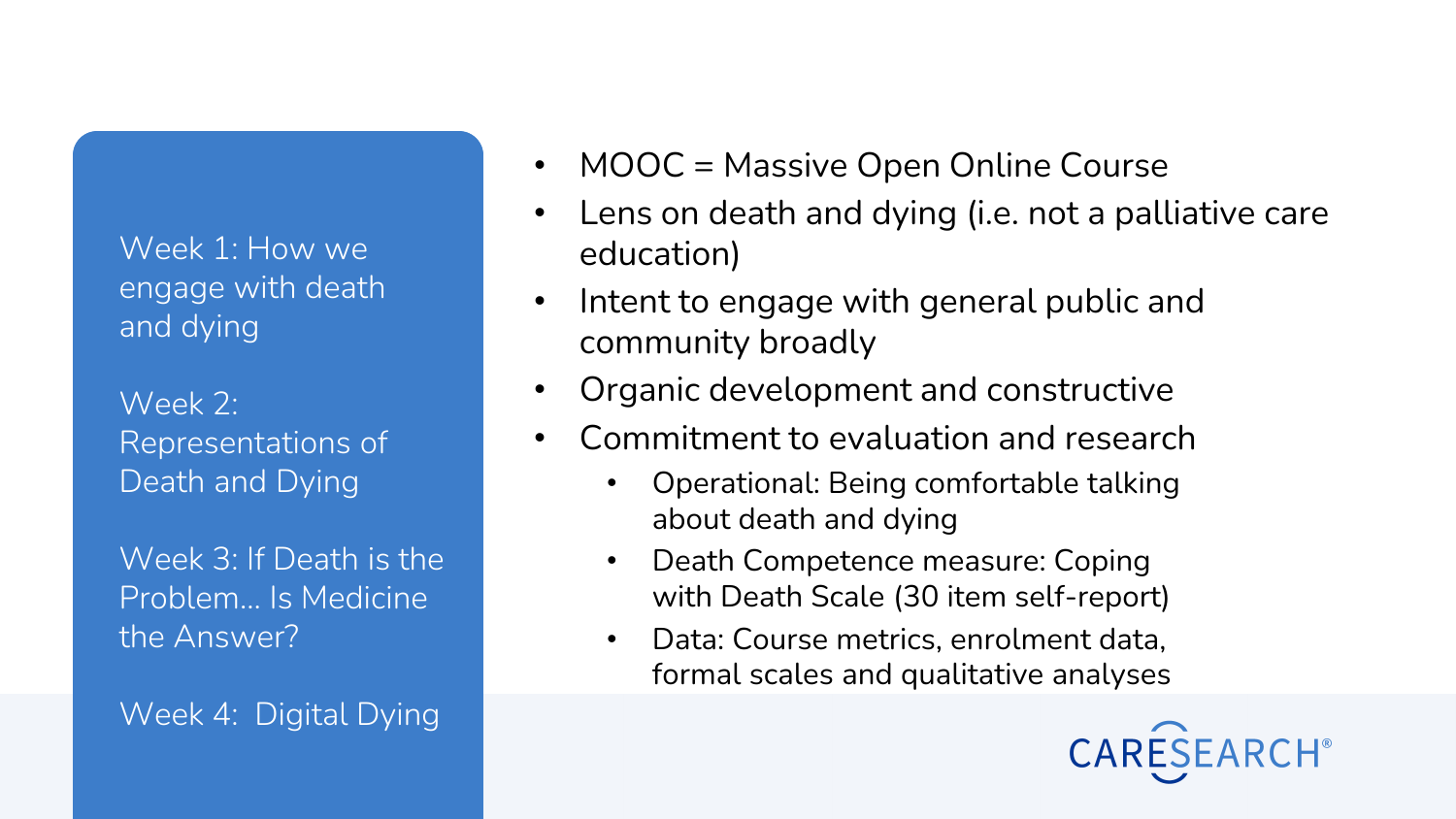

Participants advised at enrolment about registration & evaluation data

Formal ethics for the inclusion of a pre -post research study

Ethics amendments for: -analysis of activity data -follow up study at 6 months -additional or replacement scales in 2017, 2018 & 2020

SBREC 7247 Flinders University

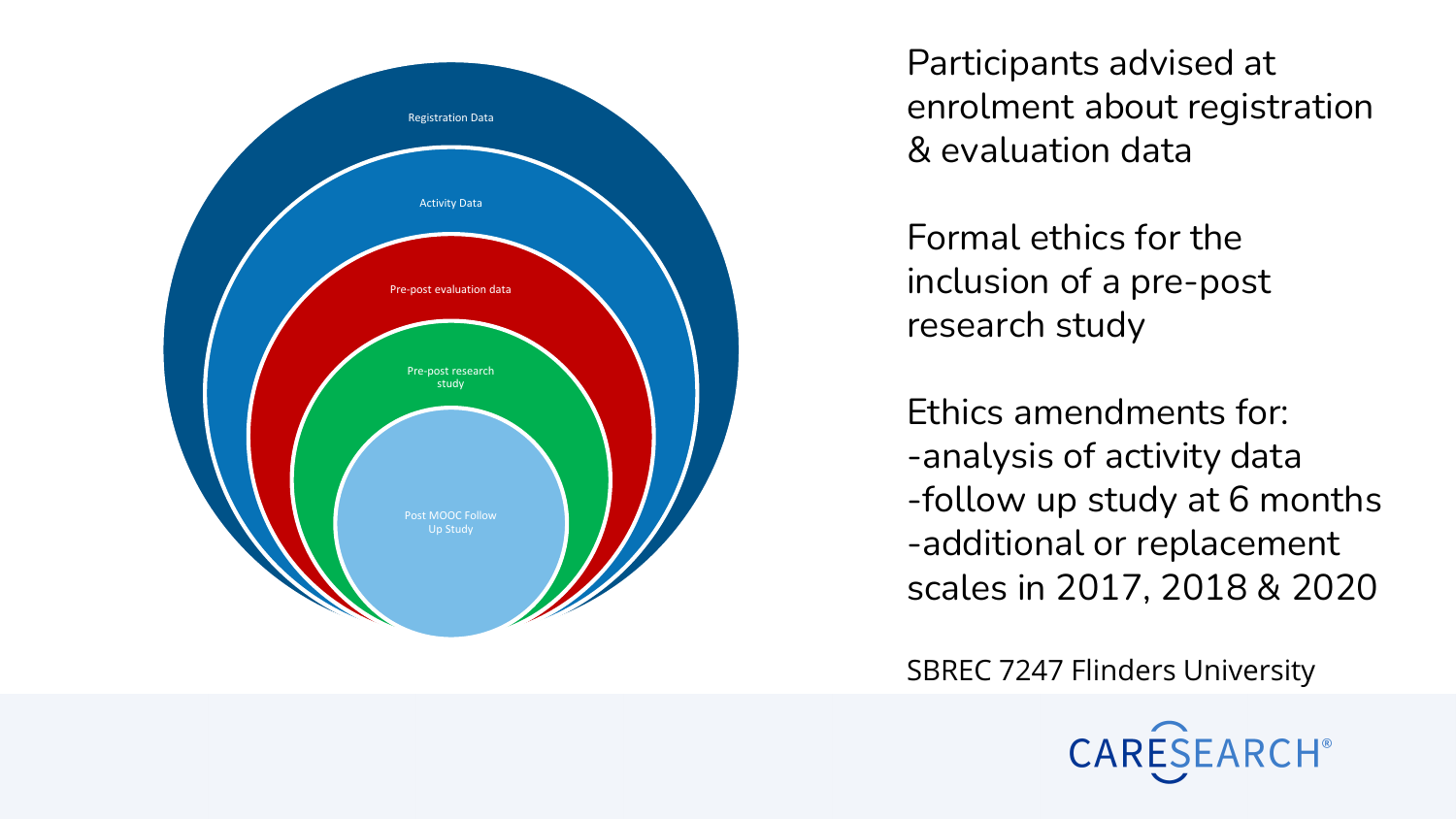| <b>Key Findings</b>              | 2016        |                 | 2017        |                 | 2018        |                 | Cumulative  |                 |
|----------------------------------|-------------|-----------------|-------------|-----------------|-------------|-----------------|-------------|-----------------|
|                                  | $N = 1,156$ |                 | $N = 1960$  |                 | $N = 1602$  |                 | $N=4,718$   |                 |
| Gender (Female)                  | 92.6%       |                 | 92.3%       |                 | 91.8%       |                 | 92.2%       |                 |
| Age M(SD) range                  | 49.5 (12.3) |                 | 47.2 (12.3) |                 | 47.7 (12.8) |                 | 47.9 (12.5) |                 |
|                                  | 16-84yrs    |                 | 17-82yrs    |                 | 18-90yrs    |                 | 16-90yrs    |                 |
| Attitude Statements <sup>1</sup> | Pre         | Post            | Pre         | Post            | Pre         | Post            | <b>Pre</b>  | Post            |
|                                  | M(SD)       | M(SD)           | M(SD)       | M(SD)           | M(SD)       | M(SD)           | M(SD)       | M(SD)           |
| Death is a normal part of life   | 4.60        | 4.85            | 4.61        | 4.89            | 4.56        | 4.84            | 4.59        | 4.86            |
|                                  | (0.93)      | (0.40)          | (0.88)      | (0.32)          | (0.93)      | (0.91)          | (0.91)      | (0.39)          |
| am comfortable talking about     | 4.25        | 4.53            | 4.32        | 4.55            | 4.23        | 4.51            | 4.27        | 4.53            |
| death and dying                  | (0.94)      | (0.63)          | (0.88)      | (0.59)          | (0.91)      | (0.45)          | (0.90)      | (0.61)          |
| Death competence <sup>2</sup>    | N           | M(SD)           | N           | M(SD)           | N           | M(SD)           | N           | M(SD)           |
| Pre-MOOC death competence        | 277         | 155.0<br>(27.4) | 534         | 155.6<br>(25.2) | 374         | 153.6<br>(24.9) | 1185        | 154.8<br>(25.6) |
| Post-MOOC death competence       | 148         | 165.3<br>(21.9) | 204         | 164.6<br>(21.5) | 177         | 162.4<br>(21.1) | 529         | 164.1<br>(21.5) |

1. Tieman J, Miller-Lewis L, et al contribution of a MOOC to community discussions around death and dying. BMC Palliat Care. 2018 Feb 20;17(1):31 2. Miller-Lewis L, Tieman J et al C. Can Exposure to Online Conversations About Death and Dying Influence Death Competence? An Exploratory Study Within an Australian Massive Open Online Course. Omega (Westport). 2020 Jun;81(2):242-271.